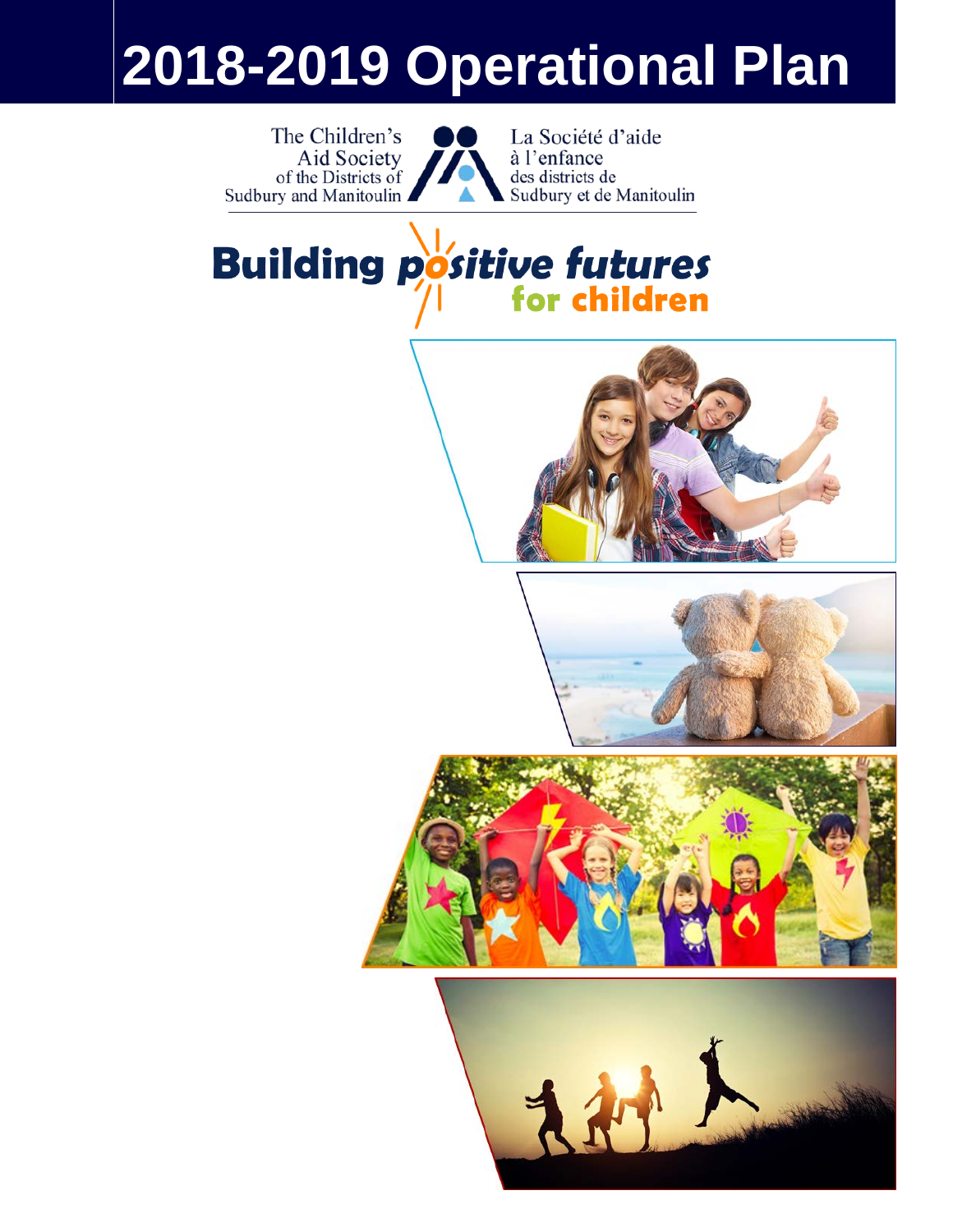# **2018-2019 OPERATIONAL PLAN**

**Mission\* :** The Children's Aid Society of the Districts of Sudbury and Manitoulin is an organization that values children, and is respectful and sensitive to their needs.

#### **Vision\* :** *Building positive futures for children*

**Organizational Values –** Respect, Inclusivity, Accountability, Integrity, Kindness

*\*Note: the agency has commenced its strategic planning process. As the organization recently identified a core set of values, it is anticipated that the existing Mission and Vision Statements will be revisited.* 

#### *PREAMBLE:*

This year's organizational plan continues to build on the goals and achievements of last year's initiatives. The update for those initiatives is located **[on our website](http://www.casdsm.on.ca/wp-content/uploads/2018/10/Organizational-Culture-and-Core-Values-EN.pdf)**. The focus on three key strategic themes has enabled the organization to ensure all work is aligned with the overall Mission and Vision of the Agency, while promoting ongoing evolution of services and structures that best meets the needs of children, youth and families.

In late 2015, the Agency identified the need for an organizational cultural shift. This journey started in 2016 and continues to date. All staff were engaged in identifying core values, definitions and behaviours attached to those values. Engaging our partners and service users is equally critical in helping identify how we as individuals and as an organization can live these values.

Strategic planning is a critical function of the Board of Directors. The Board very deliberately put strategic planning as an activity that would only follow the Agency's work toward identifying core values. Now that the values have been identified, the Board and senior management are moving into strategic planning with input by staff, foster parents, service users, and key community partners. This comprehensive process will ensure that a five-year strategic direction for the Agency is developed that aligns with the Society's core values and guides and informs all organizational goals and operational planning in the years ahead. This systematic process of strategic planning will help us envision a desired future, translate this vision into broadly defined goals to achieve them, and thus creating a vision of possibility for the future of CASDSM.

There have been significant changes both internally and provincially in the child welfare sector. In January 2018, a key component of the new child welfare legislation, the Children, Youth and Family Services Act, raised the age of protection to include sixteen and seventeen year olds. By enabling child welfare agencies to provide voluntary supports to this vulnerable population we are now better positioned to meet the needs of all youth who require services across our community.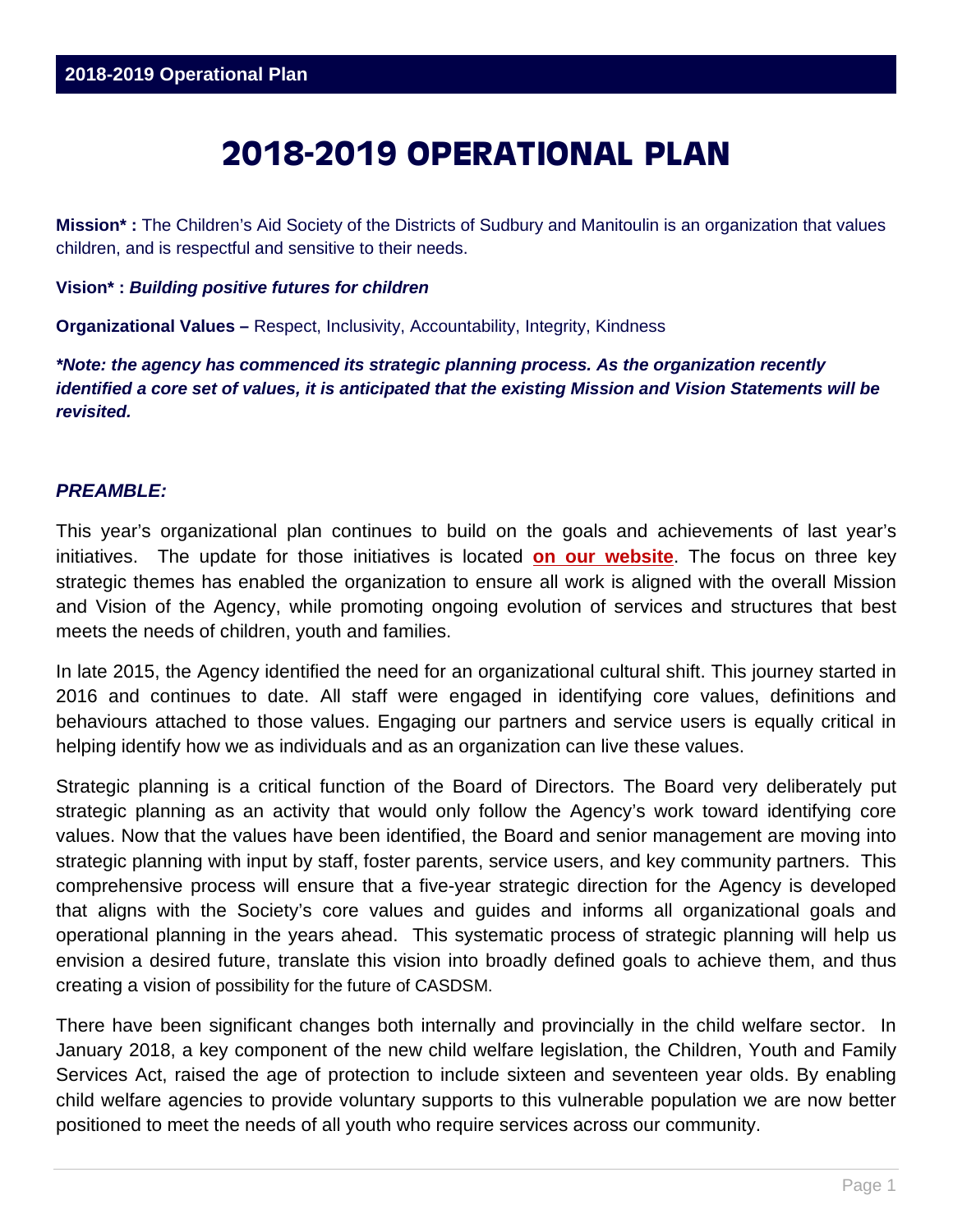#### **2018-2019 Operational Plan**

In April 2018, the remainder of the Child, Youth and Family Services Act was enacted, with the exception of Part X which relates to privacy. This new legislation has firmly entrenched the voice of children and youth in all elements of child welfare services, ensuring that their well-being remains at the centre of all decision-making and service planning. These key values are embedded in **[Katelynn's Principle](http://www.casdsm.on.ca/wp-content/uploads/2018/10/Katelynns-Principle-Poster-EN.pdf)**, principles that were developed following an Inquest into the tragic death of 7year old Katelynn.

Operational planning promotes both internal and external communication and transparency, ensuring that we are accountable to all community members, community partners and service recipients.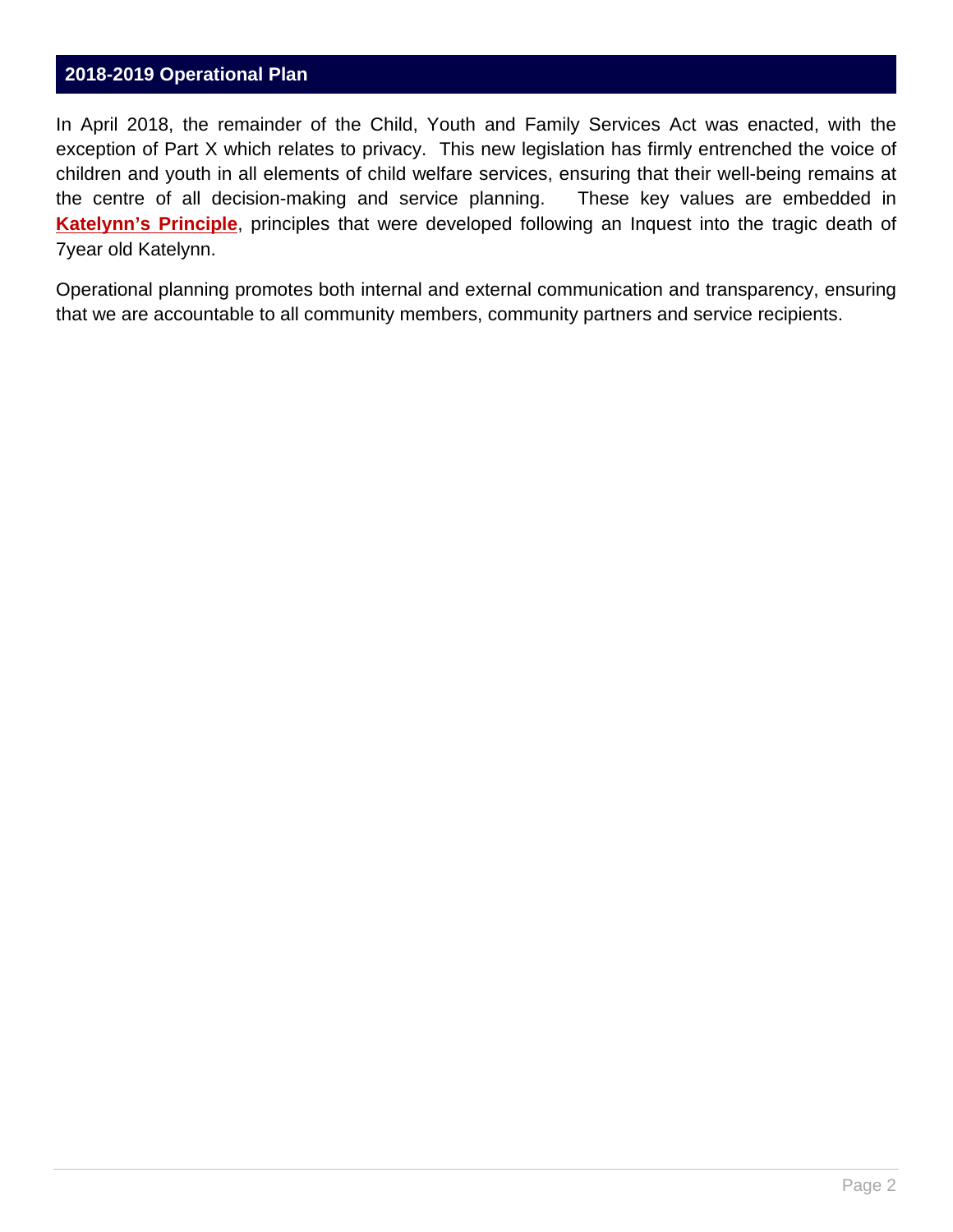#### **STRATEGIC THEME:**

The Agency promotes competency in cultural service delivery with children, youth, families and service partners, respecting the cultural diversity of our community.

## **STRATEGIC RESULT:**

All families, children and youth in our community receive equitable services that recognize their unique cultural identity and that foster cultural connections.

## **PREAMBLE**

The Agency continues to prioritize our work in the area of anti-oppressive practice, striving for equitable services for all children, youth and families. There remains an over-representation of our most marginalized members of Society, from a cultural, identity and socio-economic perspective. Services must be responsive to the diversity of needs among these groups within our local community.

One of the key components of Katelynn's Principle, and embedded in the new legislation, is the right of the child to have their heritage recognized and respected in all aspects of service planning.

Provincially the Child Welfare Sector has embarked on strengthening the collection of identity based data that will better inform the sector of those more marginalized populations, where there is overrepresentation of involvement with the child welfare system, thereby highlighting those communities where further engagement is warranted and service delivery models are informed by service recipients and more responsive to their needs. The collection of this data has been directed by the Ontario Human Rights Commission and is further supported by the centralization of data through the Child Protection Information Network.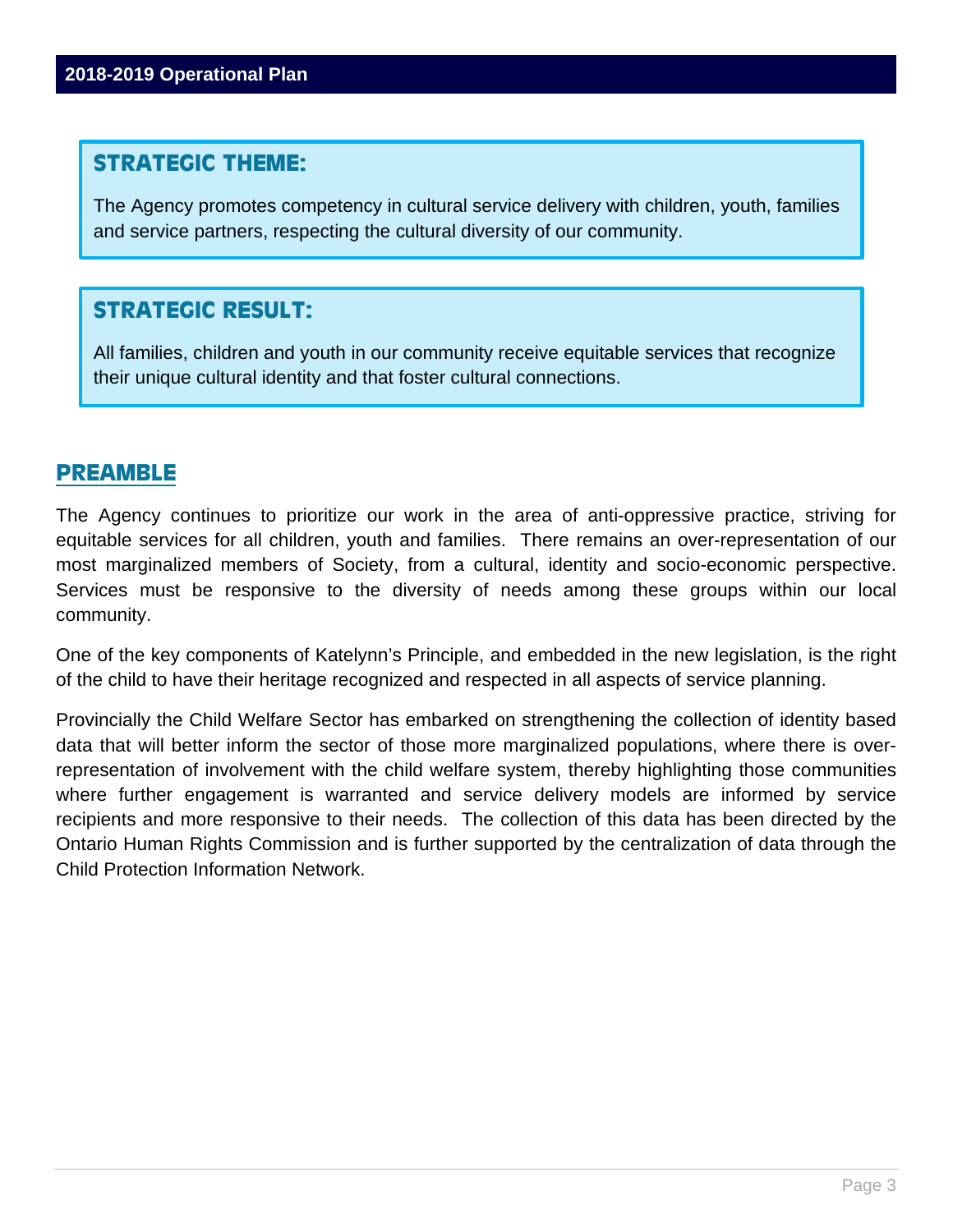| <b>AREA OF FOCUS</b>                                                                              | <b>GOAL</b>                                                                                                                                                                                                                     |
|---------------------------------------------------------------------------------------------------|---------------------------------------------------------------------------------------------------------------------------------------------------------------------------------------------------------------------------------|
| THE VOICE OF THE CHILD                                                                            | The development of a Youth Advisory Committee will<br>provide a forum for the voices of children and youth who<br>have been in receipt of services to help shape the<br>development of Agency practices and policies.           |
|                                                                                                   |                                                                                                                                                                                                                                 |
| <b>COORDINATED AND INCLUSIVE</b><br><b>COMMUNITY SERVICES FOR CHILDREN,</b><br>YOUTH AND FAMILIES | Children, youth and families will be provided with the<br>services they require locally to ensure that they receive<br>appropriate, seamless services in their own community and<br>that are responsive in meeting their needs. |
|                                                                                                   |                                                                                                                                                                                                                                 |
| <b>DELIVERY OF FRENCH LANGUAGE</b><br><b>SERVICES</b>                                             | The Agency is fully compliant with legislative requirements<br>of a designated bilingual agency. All families will have<br>equitable access to services in French.                                                              |
|                                                                                                   |                                                                                                                                                                                                                                 |
| <b>EQUITY AND ANTI-OPPRESSIVE</b><br><b>PRACTICE</b>                                              | An anti-oppressive practice filter is applied in all case<br>management, policy development and engagement<br>strategies.                                                                                                       |
|                                                                                                   | Unique community and family service needs are met<br>through increased identification of the population we<br>service, so we can better position ourselves to recognize<br>and meet their needs in an equitable manner.         |
|                                                                                                   |                                                                                                                                                                                                                                 |
| <b>TRUTH AND RECONCILIATION</b>                                                                   | Support of local First Nations designation process with<br>Waabnoong Bemijiwang Association of First Nations.                                                                                                                   |
|                                                                                                   | Participation in OACAS-led Indigenous commitments to<br>support Indigenous child welfare service delivery<br>provincially.                                                                                                      |
|                                                                                                   | Strengthen relationships with local First Nations<br>communities through acknowledgement of impact of the<br>'60's Scoop.                                                                                                       |
|                                                                                                   |                                                                                                                                                                                                                                 |
| <b>COMMUNITY ENGAGEMENT</b>                                                                       | The complex needs of children and youth are met locally,<br>through a holistic community-centred approach focusing on<br>intensive in-home support and respite services.                                                        |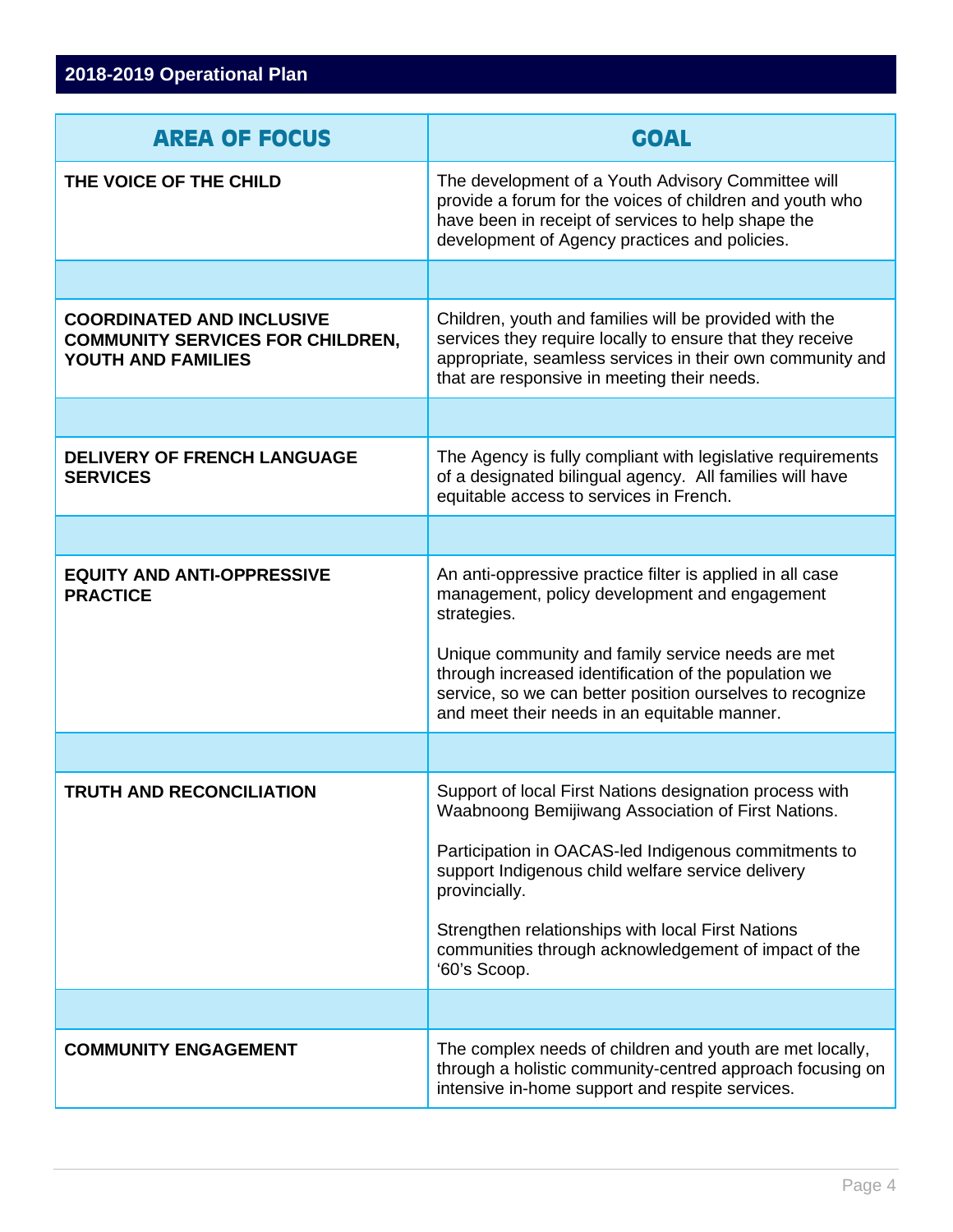#### **STRATEGIC THEME:**

Excellence in organizational effectiveness and efficiency with service delivery rooted in a commitment to evidence informed, family child and youth centred, and community inclusive practices.

#### **STRATEGIC RESULT:**

An Agency that consistently demonstrates quality of service delivery that focuses on positive outcomes and resiliency for children, youth and families.

#### **PREAMBLE**

As in previous years, the organization is committed to the ongoing evolution of services and organizational structures, which can be achieved through a lens of Continuous Quality Improvement. By demonstrating compliance with Ministry Standards and legislative requirements, built on the foundation of quality services and best practice, we can achieve Service Excellence. To further this goal a review of the agency service structure, through critical analysis, shaped by an Anti-Oppressive filter and informed by families, children and youth, staff members and community partners is required.

There are provincial and local opportunities to increase organizational efficiencies through community partnerships and the Shared Services program led by OACAS. The organization is committed to maximizing these initiatives to achieve efficiencies and support a fiscally responsible operation.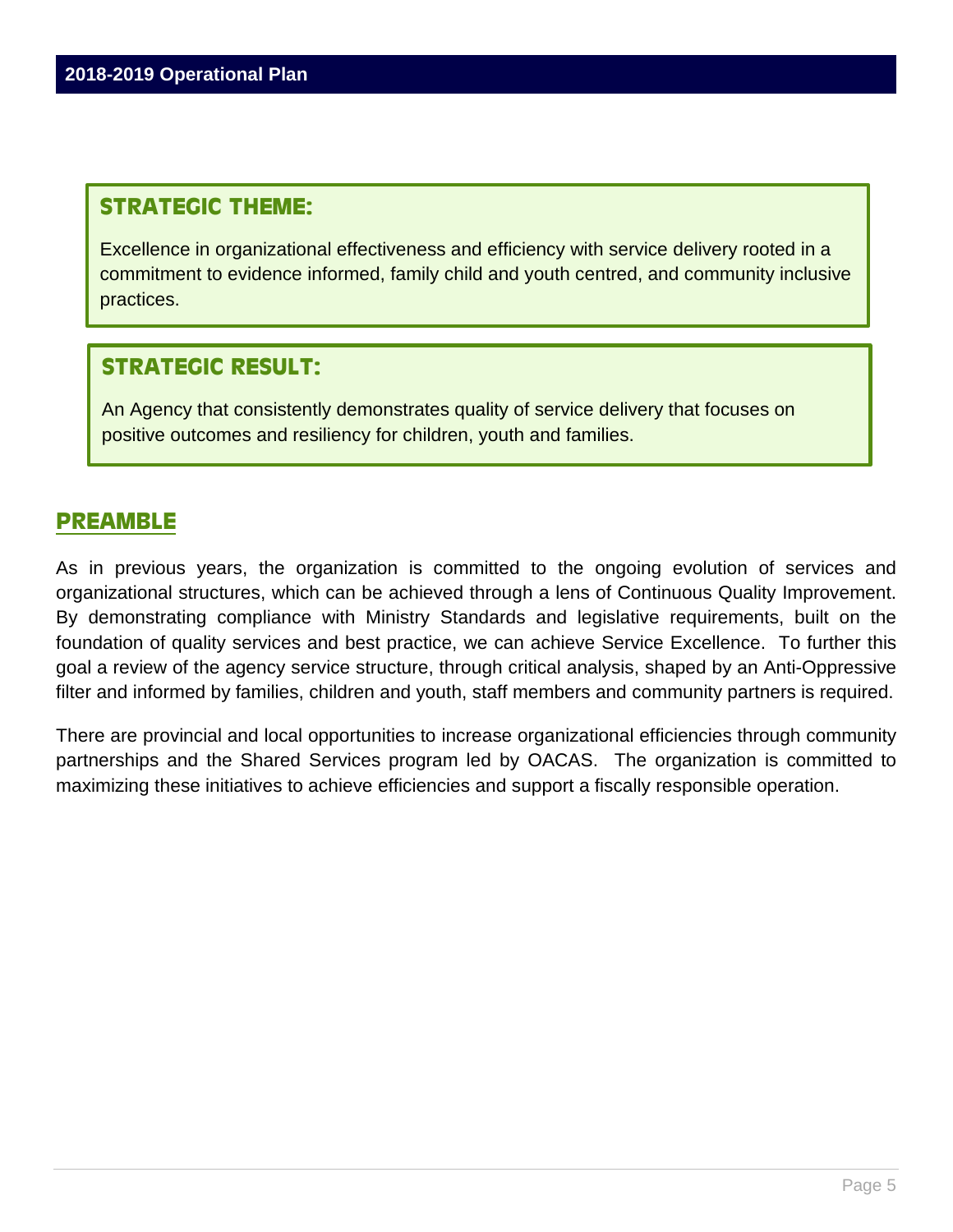| <b>AREA OF FOCUS</b>                                                                  | <b>GOAL</b>                                                                                                                                                                                                                                                                                                                                                                                                                                                                                                                                                                                                                                                                                                                                    |
|---------------------------------------------------------------------------------------|------------------------------------------------------------------------------------------------------------------------------------------------------------------------------------------------------------------------------------------------------------------------------------------------------------------------------------------------------------------------------------------------------------------------------------------------------------------------------------------------------------------------------------------------------------------------------------------------------------------------------------------------------------------------------------------------------------------------------------------------|
| <b>CHILD PROTECTION INFORMATION</b><br><b>NETWORK (CPIN) DEVELOPMENT</b>              | Maximize the potential of a single information system for<br>provincial child protection services through further development<br>of compliance reporting and quality assurance practices.                                                                                                                                                                                                                                                                                                                                                                                                                                                                                                                                                      |
|                                                                                       |                                                                                                                                                                                                                                                                                                                                                                                                                                                                                                                                                                                                                                                                                                                                                |
| ORGANIZATIONAL RISK STRATEGY AND<br><b>TRANSFER PAYMENT RISK ASSESSMENT</b><br>(TPRA) | Maintain a low risk assessment rating, as per provincial<br>measurements, with strengthened information technology<br>security policies and practices.                                                                                                                                                                                                                                                                                                                                                                                                                                                                                                                                                                                         |
|                                                                                       |                                                                                                                                                                                                                                                                                                                                                                                                                                                                                                                                                                                                                                                                                                                                                |
| <b>SHARED SERVICES</b>                                                                | Achieve operational efficiencies and effectiveness through<br>participation in provincial initiatives and the pilot project for the<br>vendor discount projects, while maximizing opportunities with our<br>community partners in the sharing of resources.                                                                                                                                                                                                                                                                                                                                                                                                                                                                                    |
|                                                                                       |                                                                                                                                                                                                                                                                                                                                                                                                                                                                                                                                                                                                                                                                                                                                                |
| <b>CONTINUOUS QUALITY IMPROVEMENT</b>                                                 | Agency services are aligned with legislative requirements,<br>ministry standards and best practices, focusing on compliance<br>and quality services, leading to positive outcomes for children,<br>youth and families.                                                                                                                                                                                                                                                                                                                                                                                                                                                                                                                         |
|                                                                                       |                                                                                                                                                                                                                                                                                                                                                                                                                                                                                                                                                                                                                                                                                                                                                |
| <b>CHILD AND YOUTH FAMILY SERVICES</b><br><b>ACT</b>                                  | All Agency services, practices and policies meet new legislative<br>requirements.                                                                                                                                                                                                                                                                                                                                                                                                                                                                                                                                                                                                                                                              |
|                                                                                       |                                                                                                                                                                                                                                                                                                                                                                                                                                                                                                                                                                                                                                                                                                                                                |
| <b>SERVICE REVIEW AND ALIGNMENT</b>                                                   | Agency service structure meets the needs of families, children<br>and youth and ensures the mandate of the protection of children,<br>while strengthening family units.                                                                                                                                                                                                                                                                                                                                                                                                                                                                                                                                                                        |
|                                                                                       |                                                                                                                                                                                                                                                                                                                                                                                                                                                                                                                                                                                                                                                                                                                                                |
| <b>EVIDENCE INFORMED PRACTICE</b>                                                     | Through the development of a Research and Ethics committed<br>the Agency will be supported in accessing research that<br>contributes to a service structure embedded in evidence informed<br>practice and a continuous improvement framework. Ensuring a<br>comprehensive review of any research proposals submitted is<br>critical to ensuring that research is compliant with regulatory<br>bodies and is guided by key principles related to child safety and<br>provides a meaningful contribution to improving service delivery<br>for children, youth and families.<br>By embedding the use of the Practice and Research Together<br>(PART) resources in our day to day practice further supports the<br>service delivery of the agency. |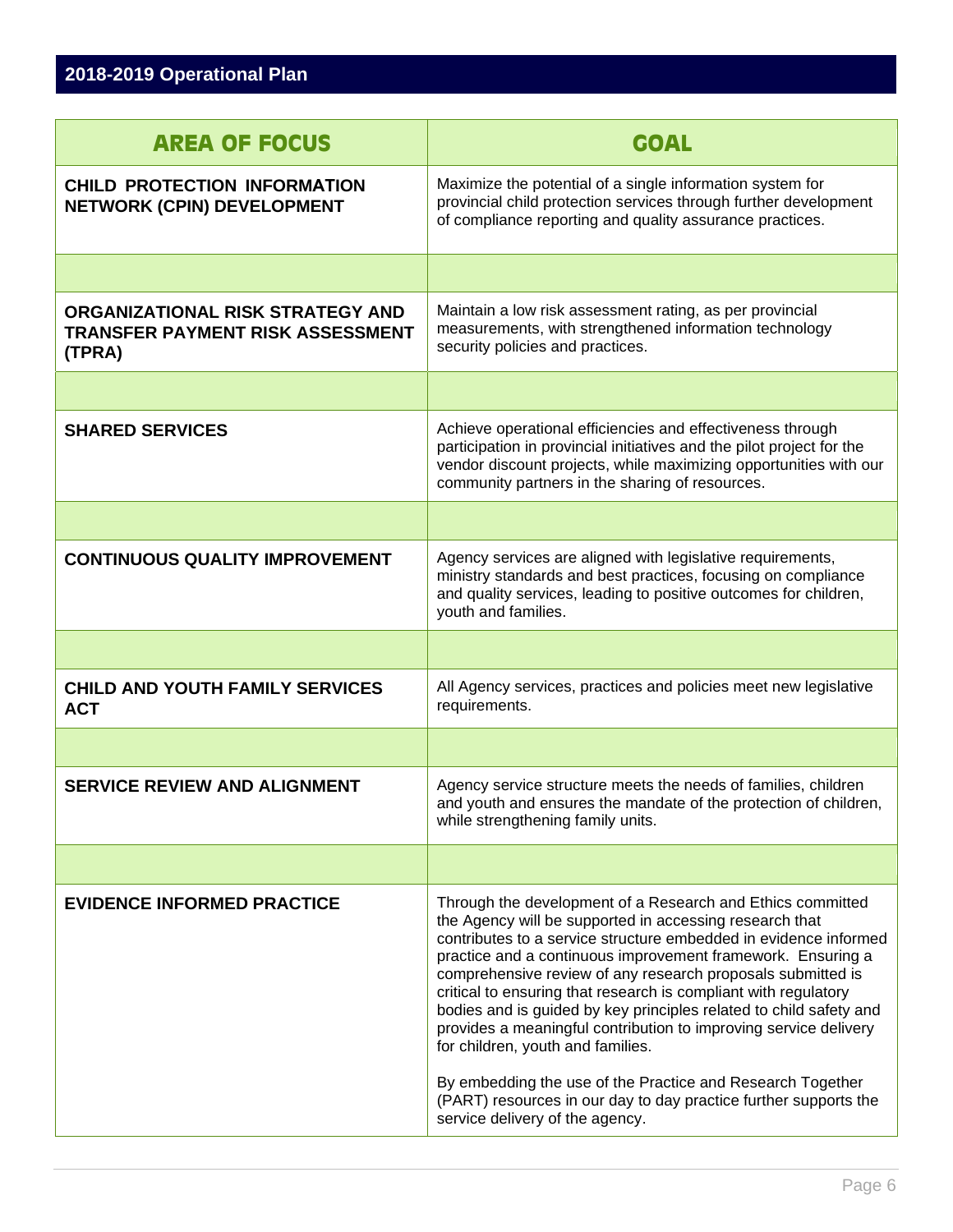#### **STRATEGIC THEME:**

Organizational wellness

#### **STRATEGIC RESULT:**

The Agency fosters a work culture in which individual and organizational wellness is highly valued.

#### **PREAMBLE**

Building on the Change Management work of the previous fiscal year, whereby organizational cultural shifts have begun by identifying the shared core values that guide us, the Agency will continue to evolve through a strategic planning process that is built on input from every level of the organization, including at the Board governance level.